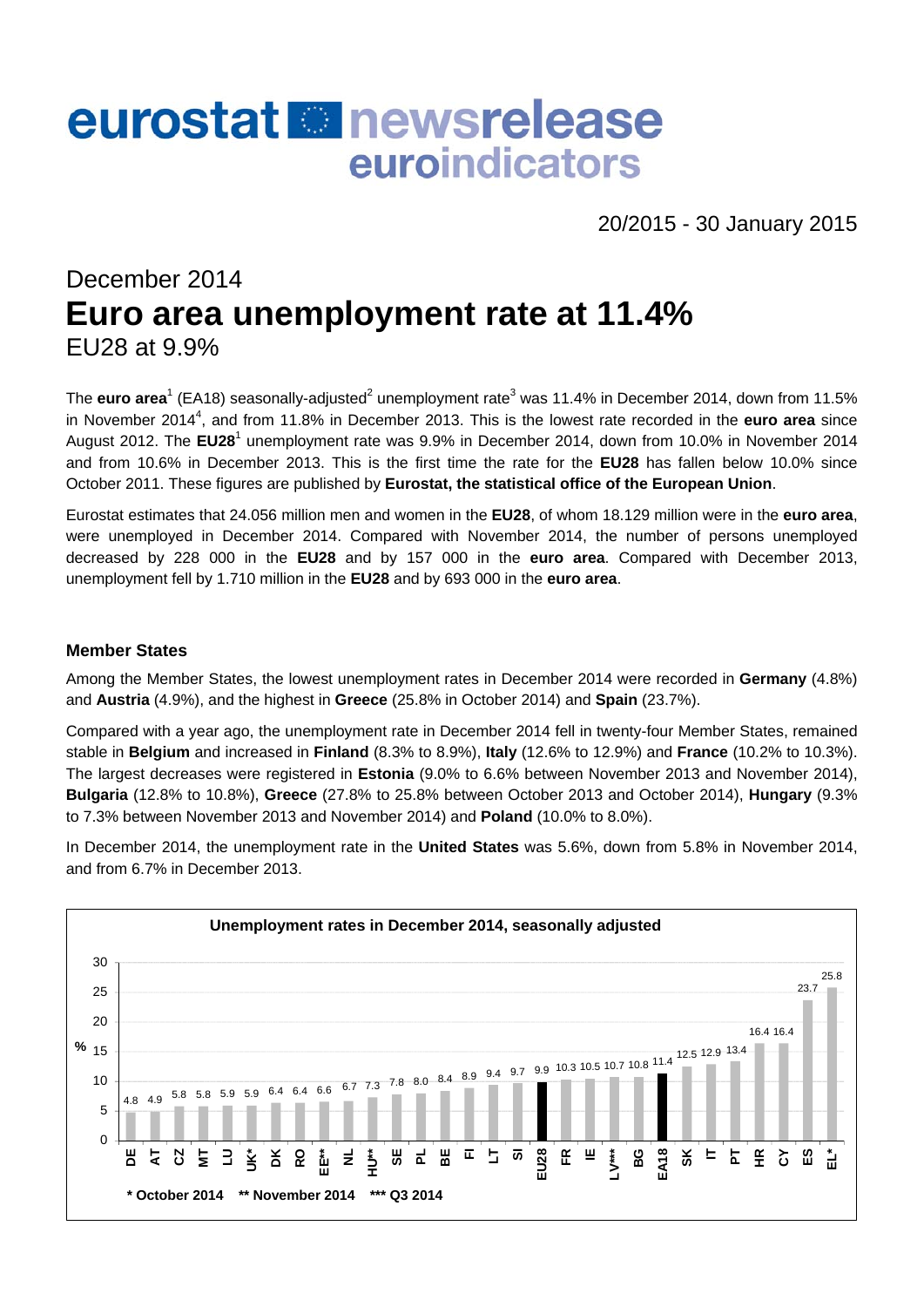### **Youth unemployment**

In December 2014, 4.960 million young persons (under 25) were unemployed in the **EU28**, of whom 3.289 million were in the **euro area**. Compared with December 2013, youth unemployment decreased by 464 000 in the **EU28** and by 168 000 in the **euro area**. In December 2014, the youth unemployment rate<sup>5</sup> was 21.4% in the **EU28** and 23.0% in the **euro area**, compared with 23.1% and 23.9% respectively in December 2013. In December 2014, the lowest rates were observed in **Germany** (7.2%), **Austria** (9.0%) and the **Netherlands** (9.6%), and the highest in **Spain** (51.4%), **Greece** (50.6% in October 2014), **Croatia** (44.8% in the fourth quarter 2014) and **Italy** (42.0%).

1. Up to 31 December 2014, the euro area (EA18) included Belgium, Germany, Estonia, Ireland, Greece, Spain, France, Italy, Cyprus, Latvia, Luxembourg, Malta, the Netherlands, Austria, Portugal, Slovenia, Slovakia and Finland. From 1 January 2015 the euro area (EA19) also includes Lithuania. The EU28 includes Belgium (BE), Bulgaria (BG), the Czech Republic (CZ), Denmark (DK), Germany (DE), Estonia (EE), Ireland (IE), Greece (EL), Spain (ES), France (FR), Croatia (HR), Italy (IT), Cyprus (CY), Latvia (LV), Lithuania (LT), Luxembourg (LU), Hungary (HU), Malta (MT), the Netherlands (NL), Austria (AT), Poland (PL), Portugal (PT), Romania (RO), Slovenia (SI), Slovakia (SK), Finland (FI), Sweden (SE) and the United Kingdom (UK). As part of Eurostat's guidelines for the dissemination of data when the euro area is enlarged, the aggregate data series commented on in this News Release refer to the official composition of the euro area in the most recent month for which data is available. **Thus News Releases with data for months up to December 2014 comment on EA18 series, while Releases with data for January 2015 onwards will comment on EA19 series.** Eurostat's guidelines can be found on the Eurostat website: [http://ec.europa.eu/eurostat/en/web/products-eurostat-news/-/GUIDE\\_ENLARG\\_2007](http://ec.europa.eu/eurostat/en/web/products-eurostat-news/-/GUIDE_ENLARG_2007)

The tables also include Iceland, Norway and the United States.

- 2. Non-seasonally adjusted and trend data can be found in the statistical database on the Eurostat website. For further details please refer to the *Unemployment statistics* article in Statistics Explained: [http://ec.europa.eu/eurostat/statistics-explained/index.php/Unemployment\\_statistics](http://ec.europa.eu/eurostat/statistics-explained/index.php/Unemployment_statistics)
- 3. Eurostat produces harmonised unemployment rates for individual EU Member States, the euro area and the EU. These unemployment rates are based on the definition recommended by the International Labour Organisation (ILO). The measurement is based on a harmonised source, the European Union Labour Force Survey (LFS). Based on the ILO definition, Eurostat defines unemployed persons as persons aged 15 to 74 who:
	- are without work;
	- are available to start work within the next two weeks;
	- and have actively sought employment at some time during the previous four weeks.

The *unemployment rate* is the number of people unemployed as a percentage of the labour force. The *labour force* is the total number of people employed plus unemployed. In this news release unemployment rates are based on employment and unemployment data covering persons aged 15 to 74.

- 4. The data in this News Release are normally subject to small revisions, caused by the updates to the seasonally adjusted series whenever new monthly data are added. Larger revisions can occur when the most recent LFS data are included in the calculation process. Compared with the rates published in News Release 1/2015 of 7 January 2015, the November 2014 unemployment rates remain unchanged at 11.5% for the EA18 and at 10.0% for the EU28. Among Member States, rates have been revised between 0.2 and 0.4 percentage points for Cyprus and Portugal.
- 5. The *youth unemployment rate* is the number of people aged 15 to 24 unemployed as a percentage of the labour force of the same age. Therefore, the youth unemployment rate should not be interpreted as the share of jobless people in the overall youth population. For further details please refer to the *Youth unemployment* article in Statistics Explained: [http://ec.europa.eu/eurostat/statistics-explained/index.php/Youth\\_unemployment](http://ec.europa.eu/eurostat/statistics-explained/index.php/Youth_unemployment)
- 6. Latvia: quarterly data for all series.
	- Croatia, Cyprus, Romania and Slovenia: quarterly data for youth unemployment.
- 7. For Germany, the Netherlands, Austria, Finland, Sweden and Iceland the trend component is used instead of the more volatile seasonally adjusted data. For Sweden and Iceland, seasonally adjusted data are available in the online data base on the Eurostat website:<http://ec.europa.eu/eurostat/data/database>
- 8. For Denmark, Estonia, Hungary, the United Kingdom and Norway 3-month moving averages of LFS data are used instead of pure monthly indicators.

#### Issued by: **Eurostat Press Office**

**Tim ALLEN Tel: +352-4301-33 444 [eurostat-pressoffice@ec.europa.eu](mailto:eurostat-pressoffice@ec.europa.eu)** 

Eurostat news releases on internet: **<http://ec.europa.eu/eurostat>**

For further information on data:

**Sammy Lauritsen Tel: +352-4301-35 742** 

**Hubertus VREESWIJK Tel: +352-4301-34 323** 

**[estat-monthly-unemployment@ec.europa.eu](mailto:ESTAT-monthly-unemployment@ec.europa.eu)** 

Selected Principal European Economic Indicators: **<http://ec.europa.eu/eurostat/euroindicators>** Follow Eurostat on Twitter: **[http://twitter.com/EU\\_Eurostat](http://twitter.com/EU_Eurostat)**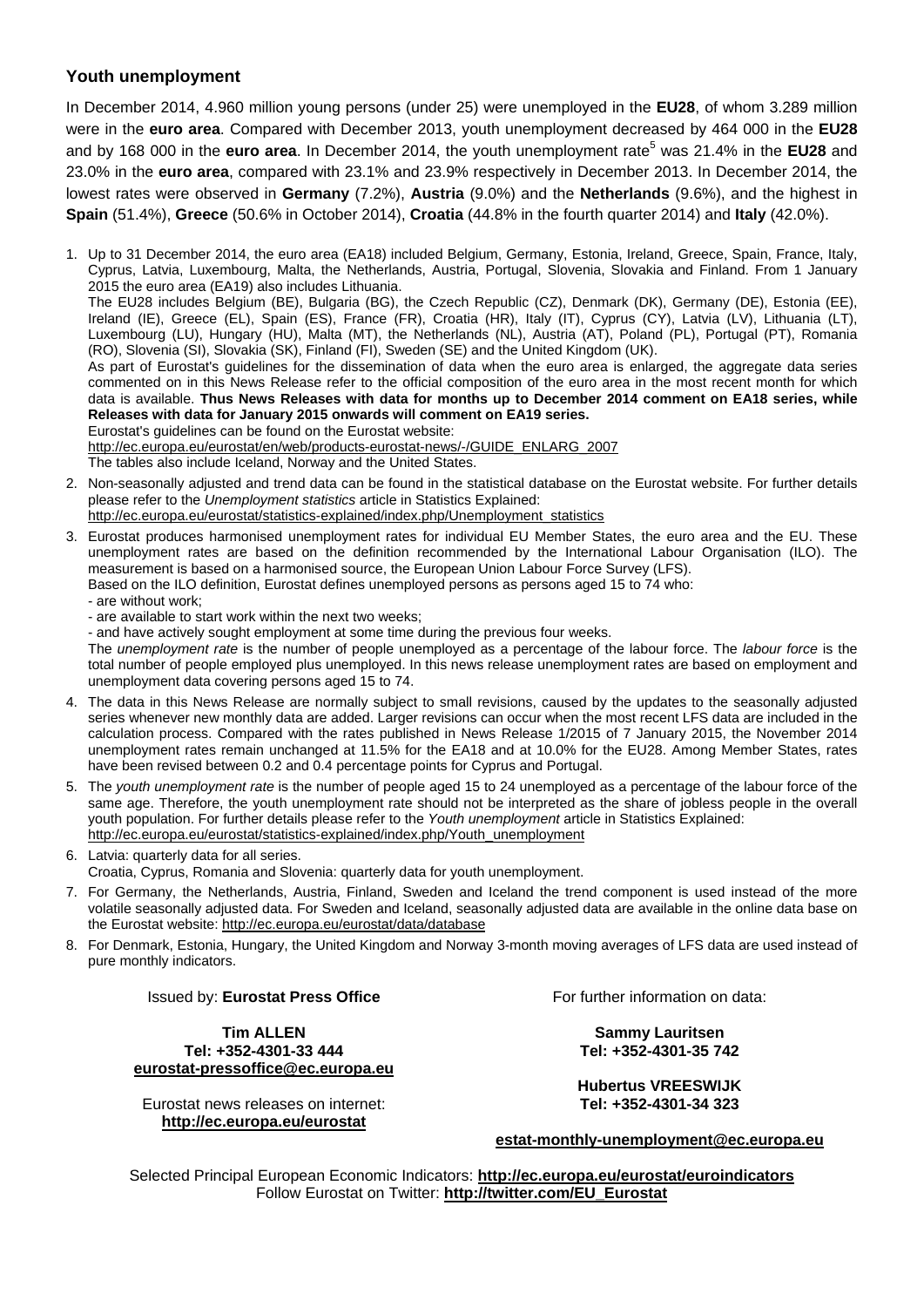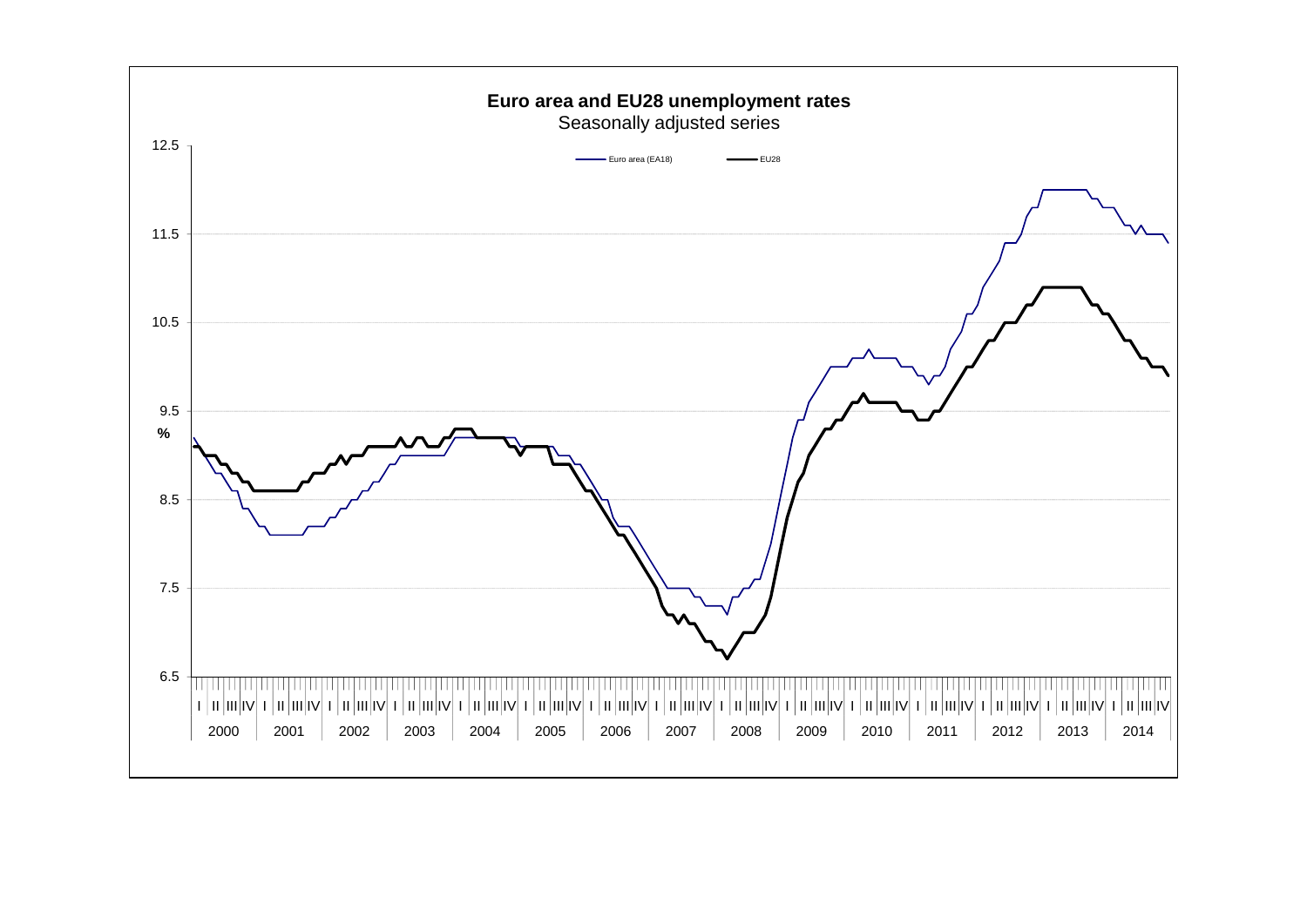## **Seasonally adjusted unemployment, totals**

|                             | Rates (%)      |         |                  |                   |               | Number of persons (in thousands) |         |               |               |               |  |
|-----------------------------|----------------|---------|------------------|-------------------|---------------|----------------------------------|---------|---------------|---------------|---------------|--|
|                             | <b>Dec 13</b>  | Sep 14  | <b>Oct 14</b>    | Nov <sub>14</sub> | <b>Dec 14</b> | <b>Dec 13</b>                    | Sep 14  | <b>Oct 14</b> | <b>Nov 14</b> | <b>Dec 14</b> |  |
| <b>EA18</b>                 | 11.8           | 11.5    | 11.5             | 11.5              | 11.4          | 18822                            | 18 302  | 18 3 25       | 18 2 8 6      | 18 129        |  |
| <b>EA19</b>                 | 11.8           | 11.5    | 11.5             | 11.4              | 11.3          | 18 987                           | 18 4 45 | 18 472        | 18 4 25       | 18 26 6       |  |
| <b>EU28</b>                 | 10.6           | 10.0    | 10.0             | 10.0              | 9.9           | 25 766                           | 24 389  | 24 381        | 24 284        | 24 056        |  |
| <b>Belgium</b>              | 8.4            | 8.6     | 8.5              | 8.5               | 8.4           | 416                              | 426     | 422           | 420           | 416           |  |
| <b>Bulgaria</b>             | 12.8           | 11.4    | 11.3             | 11.0              | 10.8          | 433                              | 387     | 380           | 373           | 365           |  |
| <b>Czech Republic</b>       | 6.7            | 5.8     | 5.8              | 5.8               | 5.8           | 353                              | 306     | 306           | 307           | 308           |  |
| Denmark <sup>8</sup>        | 7.2            | 6.5     | 6.4              | 6.4               | 6.4           | 206                              | 191     | 188           | 188           | 188           |  |
| Germany <sup>7</sup>        | 5.1            | 5.0     | 4.9              | 4.9               | 4.8           | 2 1 3 3                          | 2 0 9 2 | 2 0 7 3       | 2 0 4 5       | 2 0 1 4       |  |
| Estonia <sup>8</sup>        | $9.0**$        | 7.4     | 6.9              | 6.6               |               | $61**$                           | 50      | 47            | 45            |               |  |
| Ireland                     | 12.1           | 11.0    | 10.9             | 10.7              | 10.5          | 261                              | 237     | 234           | 230           | 226           |  |
| <b>Greece</b>               | 27.8'          | 26.0    | 25.8             |                   |               | 1350*                            | 1 2 5 9 | 1 2 4 5       |               |               |  |
| <b>Spain</b>                | 25.6           | 24.0    | 23.9             | 23.8              | 23.7          | 5880                             | 5 5 0 1 | 5 4 9 2       | 5 4 7 1       | 5 4 6 0       |  |
| <b>France</b>               | 10.2           | 10.3    | 10.2             | 10.3              | 10.3          | 2 9 8 1                          | 3016    | 2 9 9 8       | 3 0 2 2       | 3 0 2 0       |  |
| Croatia                     | 17.1           | 16.7    | 16.7             | 16.6              | 16.4          | 314                              | 322     | 323           | 321           | 317           |  |
| <b>Italy</b>                | 12.6           | 13.0    | 13.3             | 13.3              | 12.9          | 3 2 2 7                          | 3 3 4 4 | 3 4 3 2       | 3 4 3 1       | 3 3 2 2       |  |
| <b>Cyprus</b>               | 16.5           | 16.2    | 16.3             | 16.6              | 16.4          | 71                               | 70      | 71            | 72            | 71            |  |
| Latvia $^6$                 | $11.7***$      | 10.7    |                  |                   |               | $116***$                         | 105     |               |               |               |  |
| Lithuania                   | 11.3           | 9.7     | 9.9              | 9.4               | 9.4           | 165                              | 143     | 147           | 138           | 137           |  |
| Luxembourg                  | 6.0            | $6.0\,$ | 5.9              | 5.9               | 5.9           | 16                               | 16      | 15            | 15            | 15            |  |
| Hungary <sup>8</sup>        | $9.3**$        | 7.3     | 7.3              | 7.3               |               | 406**                            | 324     | 327           | 325           |               |  |
| <b>Malta</b>                | 6.5            | 5.8     | 5.8              | 5.8               | 5.8           | 12                               | 11      | 11            | 12            | 11            |  |
| Netherlands <sup>7</sup>    | 7.0            | 6.5     | 6.5              | 6.5               | 6.7           | 628                              | 580     | 581           | 585           | 595           |  |
| Austria $\overline{'}$      | 5.0            | 5.1     | 5.0              | 4.9               | 4.9           | 222                              | 227     | 223           | 219           | 220           |  |
| Poland                      | 10.0           | 8.5     | 8.3              | 8.2               | 8.0           | 1733                             | 1 4 7 0 | 1 4 4 8       | 1 4 2 3       | 1 3 9 1       |  |
| Portugal                    | 15.2           | 13.3    | 13.5             | 13.5              | 13.4          | 789                              | 684     | 694           | 694           | 690           |  |
| Romania                     | 7.0            | 6.7     | 6.7              | 6.5               | 6.4           | 649                              | 624     | 620           | 617           | 604           |  |
| Slovenia                    | 9.9            | 9.7     | 9.7              | 9.7               | 9.7           | 99                               | 97      | 97            | 96            | 97            |  |
| <b>Slovakia</b>             | 14.0           | 12.9    | 12.8             | 12.6              | 12.5          | 379                              | 351     | 347           | 342           | 338           |  |
| Finland <sup>7</sup>        | 8.3            | 8.8     | 8.9              | 8.9               | 8.9           | 223                              | 237     | 239           | 240           | 240           |  |
| Sweden $\sqrt{ }$           | 8.0            | 7.8     | 7.8              | 7.8               | 7.8           | 412                              | 408     | 406           | 405           | 404           |  |
| United Kingdom <sup>8</sup> | $7.1*$         | 5.9     | 5.9              |                   |               | 2 3 1 1                          | 1919    | 1899          |               |               |  |
| $I$ celand $^7$             | 5.3            | 4.8     | 4.7              | 4.6               |               | 10                               | 9       | 9             | 9             |               |  |
| Norway <sup>8</sup>         | $3.5**$        | 3.7     | 3.8              | 3.7               |               | 89**                             | 101     | 103           | 102           |               |  |
| <b>United States</b>        | 6.7            | 5.9     | 5.7              | 5.8               | 5.6           | 10 384                           | 9 1 8 2 | 9 0 6 1       | 9 1 0 9       | 8703          |  |
| : Data not available        | * October 2013 |         | ** November 2013 |                   | *** Q3 2013   |                                  |         |               |               |               |  |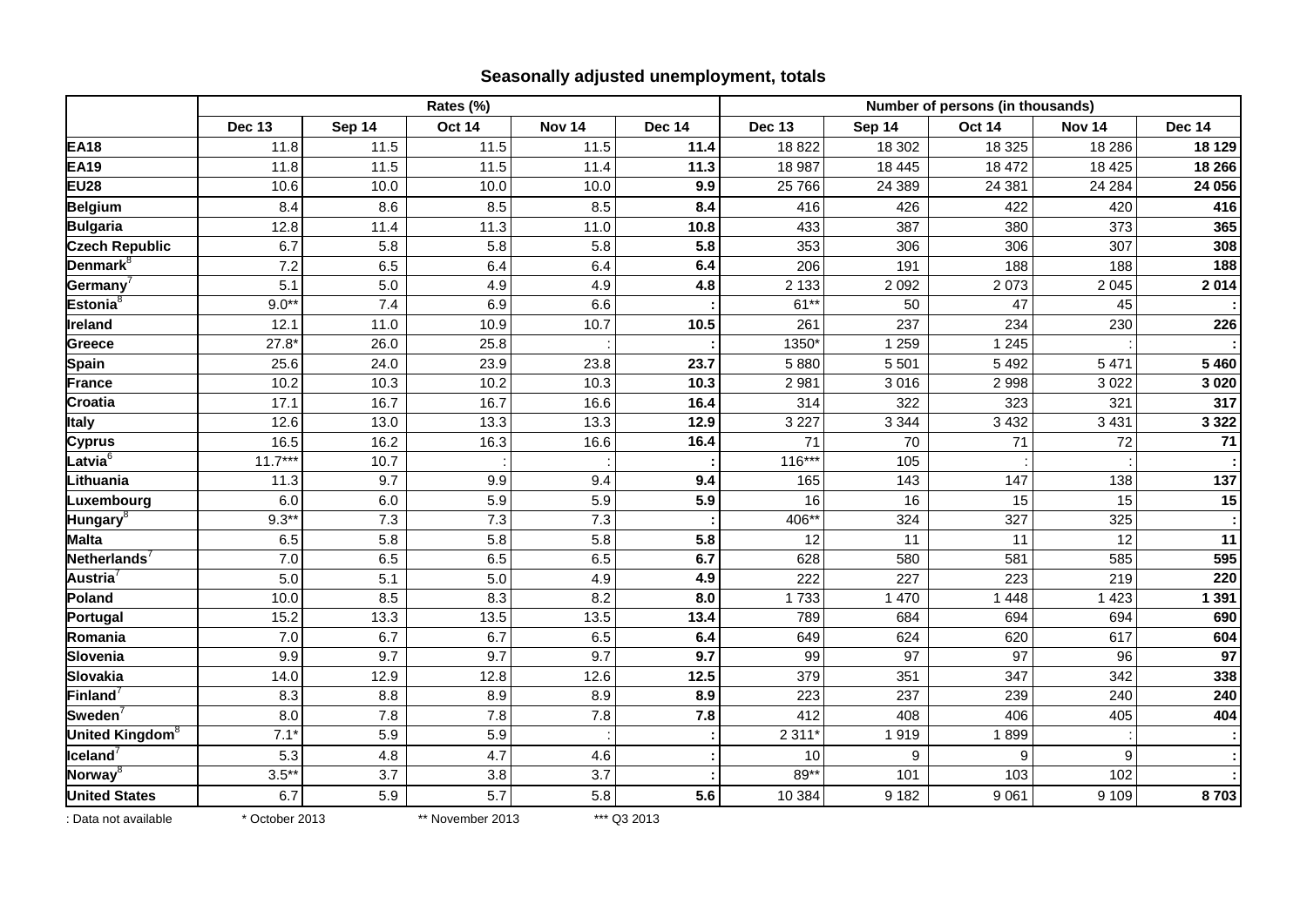# **Seasonally adjusted youth (under 25s) unemployment**

|                             | Rates (%)     |        |               |               |               | Number of persons (in thousands) |         |               |                           |                         |  |
|-----------------------------|---------------|--------|---------------|---------------|---------------|----------------------------------|---------|---------------|---------------------------|-------------------------|--|
|                             | <b>Dec 13</b> | Sep 14 | <b>Oct 14</b> | <b>Nov 14</b> | <b>Dec 14</b> | <b>Dec 13</b>                    | Sep 14  | <b>Oct 14</b> | <b>Nov 14</b>             | <b>Dec 14</b>           |  |
| <b>EA18</b>                 | 23.9          | 23.3   | 23.3          | 23.3          | 23.0          | 3 4 5 7                          | 3 3 3 1 | 3 3 2 7       | 3 3 3 1                   | 3 2 8 9                 |  |
| <b>EA19</b>                 | 23.8          | 23.2   | 23.2          | 23.2          | 23.0          | 3 4 8 4                          | 3 3 5 3 | 3 3 5 2       | 3 3 5 3                   | 3 3 1 2                 |  |
| <b>EU28</b>                 | 23.1          | 21.7   | 21.7          | 21.6          | 21.4          | 5 4 2 4                          | 5 0 34  | 5 0 28        | 5 0 2 9                   | 4 9 6 0                 |  |
| <b>Belgium</b>              | 23.7          | 20.8   | 21.1          | 21.6          | 21.9          | 96                               | 85      | 85            | 87                        | 88                      |  |
| <b>Bulgaria</b>             | 26.9          | 22.3   | 21.8          | 21.6          | 21.6          | 57                               | 46      | 45            | 44                        | 43                      |  |
| <b>Czech Republic</b>       | 18.7          | 14.9   | 14.2          | 14.9          | 14.3          | 66                               | 52      | 51            | 53                        | 51                      |  |
| Denmark <sup>8</sup>        | 14.1          | 12.7   | 11.6          | 11.4          | 11.0          | 61                               | 58      | 53            | 52                        | 50                      |  |
| Germany                     | 7.9           | 7.5    | 7.4           | 7.3           | 7.2           | 337                              | 314     | 309           | 305                       | 301                     |  |
| Estonia $8$                 | 18.4          | 13.6   | 13.8          | 13.4          |               | 11                               | 8       | 8             | $\overline{7}$            |                         |  |
| Ireland                     | 25.8          | 22.6   | 22.2          | 21.8          | 21.6          | 53                               | 44      | 42            | 42                        | 41                      |  |
| <b>Greece</b>               | 56.2          | 50.4   | 50.6          |               |               | 171                              | 157     | 156           |                           |                         |  |
| <b>Spain</b>                | 54.6          | 53.2   | 52.4          | 51.8          | 51.4          | 906                              | 837     | 833           | 826                       | 824                     |  |
| <b>France</b>               | 23.6          | 24.9   | 25.1          | 25.3          | 25.2          | 653                              | 693     | 704           | 712                       | 706                     |  |
| Croatia $^6$                | 48.3          | 45.4   | 44.8          | 44.8          | 44.8          | 74                               | 76      | 78            | 78                        | 78                      |  |
| <b>Italy</b>                | 41.8          | 42.4   | 42.8          | 43.0          | 42.0          | 685                              | 696     | 690           | 697                       | 664                     |  |
| Cyprus $^6$                 | 40.3          | 34.7   | 32.8          | 32.8          | 32.8          | 17                               | 15      | 14            | 14                        | 14                      |  |
| Latvia <sup>6</sup>         | 22.8          | 20.2   |               |               |               | 21                               | 17      |               |                           |                         |  |
| Lithuania                   | 21.0          | 16.6   | 17.5          | 15.5          | 16.5          | 27                               | 22      | 25            | 22                        | 24                      |  |
| Luxembourg                  | 16.3          | 18.2   | 18.3          | 18.4          | 18.2          | 3                                | 3       | 3             | 3                         | $\overline{\mathbf{3}}$ |  |
| Hungary <sup>8</sup>        | 23.5          | 19.4   | 19.5          | 18.9          |               | 76                               | 64      | 65            | 63                        |                         |  |
| <b>Malta</b>                | 13.2          | 12.8   | 12.7          | 13.2          | 13.2          | 4                                | 4       | 4             | 4                         | 4                       |  |
| Netherlands <sup>7</sup>    | 11.3          | 9.8    | 9.7           | 9.7           | 9.6           | 160                              | 136     | 136           | 136                       | 135                     |  |
| Austria $^7$                | 10.1          | 9.4    | 9.8           | 9.5           | 9.0           | 59                               | 55      | 57            | 55                        | 53                      |  |
| Poland                      | 26.7          | 23.5   | 23.3          | 23.1          | 22.6          | 395                              | 337     | 333           | 330                       | 324                     |  |
| Portugal                    | 35.2          | 32.9   | 33.2          | 33.4          | 34.5          | 134                              | 125     | 123           | 123                       | 127                     |  |
| Romania <sup>6</sup>        | 24.4          | 23.3   |               |               |               | 168                              | 160     |               |                           |                         |  |
| Slovenia $\overline{6}$     | 20.1          | 20.5   | 24.1          | 24.1          | 24.1          | 14                               | 14      | 17            | 17                        | 17                      |  |
| Slovakia                    | 33.0          | 29.0   | 29.3          | 29.2          | 28.9          | 69                               | 61      | 61            | 61                        | 60                      |  |
| Finland $^7$                | 19.8          | 20.6   | 20.8          | 21.0          | 21.2          | 66                               | 68      | 69            | 70                        | $\overline{71}$         |  |
| Sweden <sup>1</sup>         | 23.0          | 22.5   | 22.5          | 22.5          | 22.5          | 154                              | 150     | 149           | 149                       | 149                     |  |
| United Kingdom <sup>8</sup> | 19.5          | 16.4   | 16.7          |               |               | 889                              | 731     | 739           |                           | $\sim$                  |  |
| $I$ celand $^7$             | 10.1          | 10.1   | 10.0          | 9.9           |               | 3                                | 3       | 3             | $\ensuremath{\mathsf{3}}$ |                         |  |
| Norway ${}^8$               | 9.5           | 7.9    | 7.8           | 7.4           |               | 36                               | 29      | 28            | 28                        | $\mathcal{I}$           |  |

: Data not available